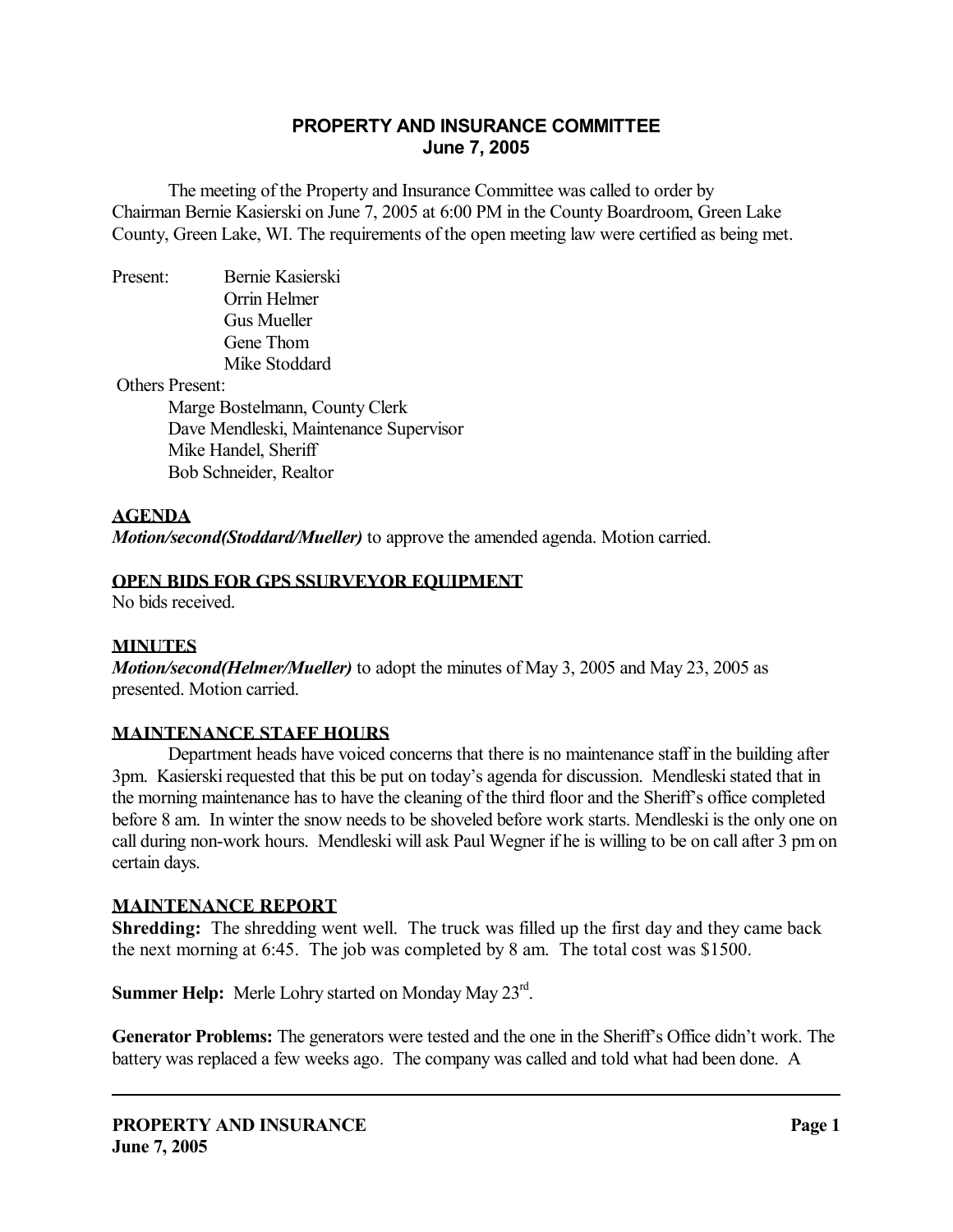representative stopped in to check it and found a little part in the charger needed to be replaced. The generator is up and running along with the charger.

**Rearranging office desks:** The crew is done rearranging the desks in the clerk of courts office, which took the most part of three days.

**Trout:** Approximately 25,000 trout were fin clipped on May  $17<sup>th</sup>$  and put into the lake on May 24th.

**Elevator Inspection:** The state elevator inspector determined the elevator is in good shape. Some of the changes made last year were going to be mandated this year. He was happy to see the improvements we made.

**Boat Slip Collection:** The boat slip collection as of May  $31<sup>st</sup>$  was \$461.74

**Maintenance Shirts:** A request was made to see if lighter shirts could be purchased for employees working in the parks during hot weather. Mendleski will look into it,

## **APPEARANCES**

 Mike Handel stated that his department put out bids to sell the boat, and only one bid was received which was too low and rejected. He will re-bid the boat to see if he can get a higher price. This will be taken to Law Enforcement tomorrow.

 Handel also stated that they have applied for a grant to upgrade the 911 center. Issue with the dispatch center was presented and Handel requested moving the dispatch and administrative offices to the third floor of the safety building. He stated if this was done the jail could be expanded for video conferencing and training rooms. He also stated that the "meth" lab problem is heading toward Green Lake and will cause the jail population to increase substantially.

## **CLOSED SESSION**

*Motion/second(Stoddard/Mueller)* to move into closed session per ss 19.85(1)(c)(g)(e) for pending litigation/evaluations, and purchase of property. Roll call vote, all ayes, motion carried

## **RESUME OPEN SESSION**

*Motion/second(Stoddard/Mueller)* to resume open session. Roll call vote, all ayes, motion carried.

*Motion/second(Helmer/Mueller)* to accept the evaluation for Paul Wagner. Motion carried.

## **CORRESPONDENCE**

 Bostelmann presented a letter from the Sheriff stating that the air quality is still a concern in the dispatch area.

Bostelmann presented a letter from AEGIS Corporation stating the County has received a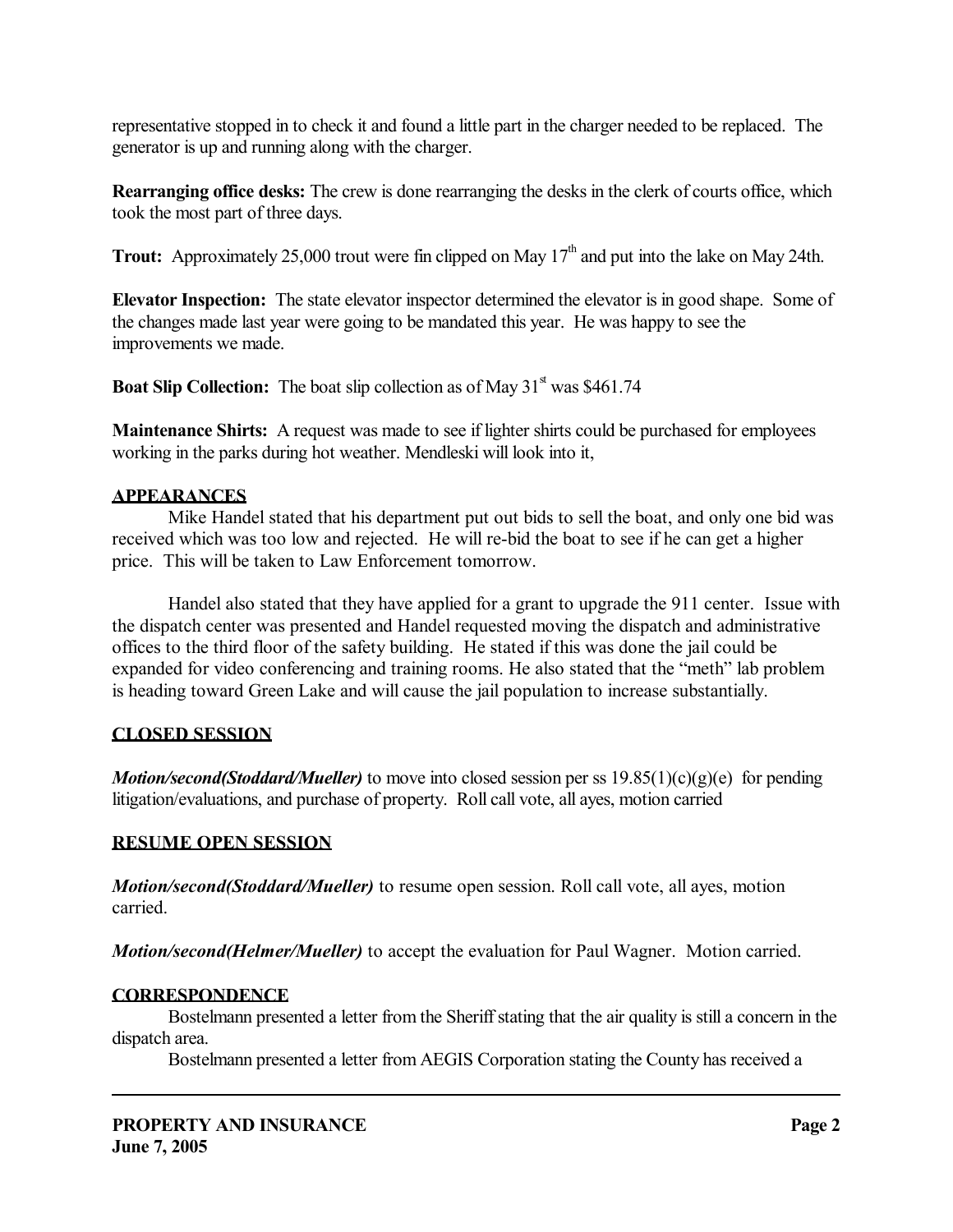dividend of \$18,127.60.

Water test from Dodge Memorial Park showed safe with low nitrates.

 A letter from the Local Government Property insurance Fund indicated that the rate will decrease this next year.

#### **USE OF OFFICE SPACE LCC**

 Jim Hebbe sent a letter requesting permission for the summer LTE to use the old GIS office for the summer months.

*Motion/second(Helmer/Stoddard)* after the surveyor's records are moved Helmer and Bostelmann will evaluate the space to determine if there is room for the LTE. Motion carried.

## **REVIEW BIDS FOR BLACKTOPPING DODGE MEMORIAL PARK**

| Kopplin & Kinas                    | \$132,547.92 |
|------------------------------------|--------------|
| Dodge Construction Co.             | \$138,160.50 |
| Green lake Highway                 | \$89,674.50  |
| R&R Wash                           | \$140,035.90 |
| Highway will be doing the project. |              |

## **VOICE MAIL**

Bostelmann has received verbal cost for a new phone system. A detailed report will be submitted by both vendors next month.

 CenturyTell \$109,000 Convergent Solutions \$94,000 to \$98,000

## **PURCHASE REQUESTS**

| <b>Clerk of Courts</b>        |                                       |                                                                        |
|-------------------------------|---------------------------------------|------------------------------------------------------------------------|
| Panels and counter            | Corporate Express                     | $$1197.00$ – recommended                                               |
|                               | Wegner                                | \$1291.80                                                              |
| <b>HIGHWAY</b>                |                                       |                                                                        |
| 2005 D5N XL Caterpillar Dozer | <b>Brooks Tractor</b><br><b>FABCO</b> | $$62,847.00$ with trade in<br>$$51,500.00$ with trade in – recommended |
|                               |                                       |                                                                        |

*Motion/second(Thom/Mueller)*to approve the purchases as recommended by the governing committees. Motion carried.

#### **BERLIN TRAIL DOCUMENT**

 The easement regarding the Berlin trail relocation was presented. Discussion was held on the route of the by-pass. A by-pass to the south would have to go through the industrial park and that would not work.

*Motion/second(Stoddard/Mueller)* to send the easement to the June County Board. Motion carried.

## **RESOLUTIONS/ORDINANCES**

 Relating to Purchase of Property – Discussion was held on presenting cost information to the Board on the purchase and renovation of the Fabriko Building, expansion on the current